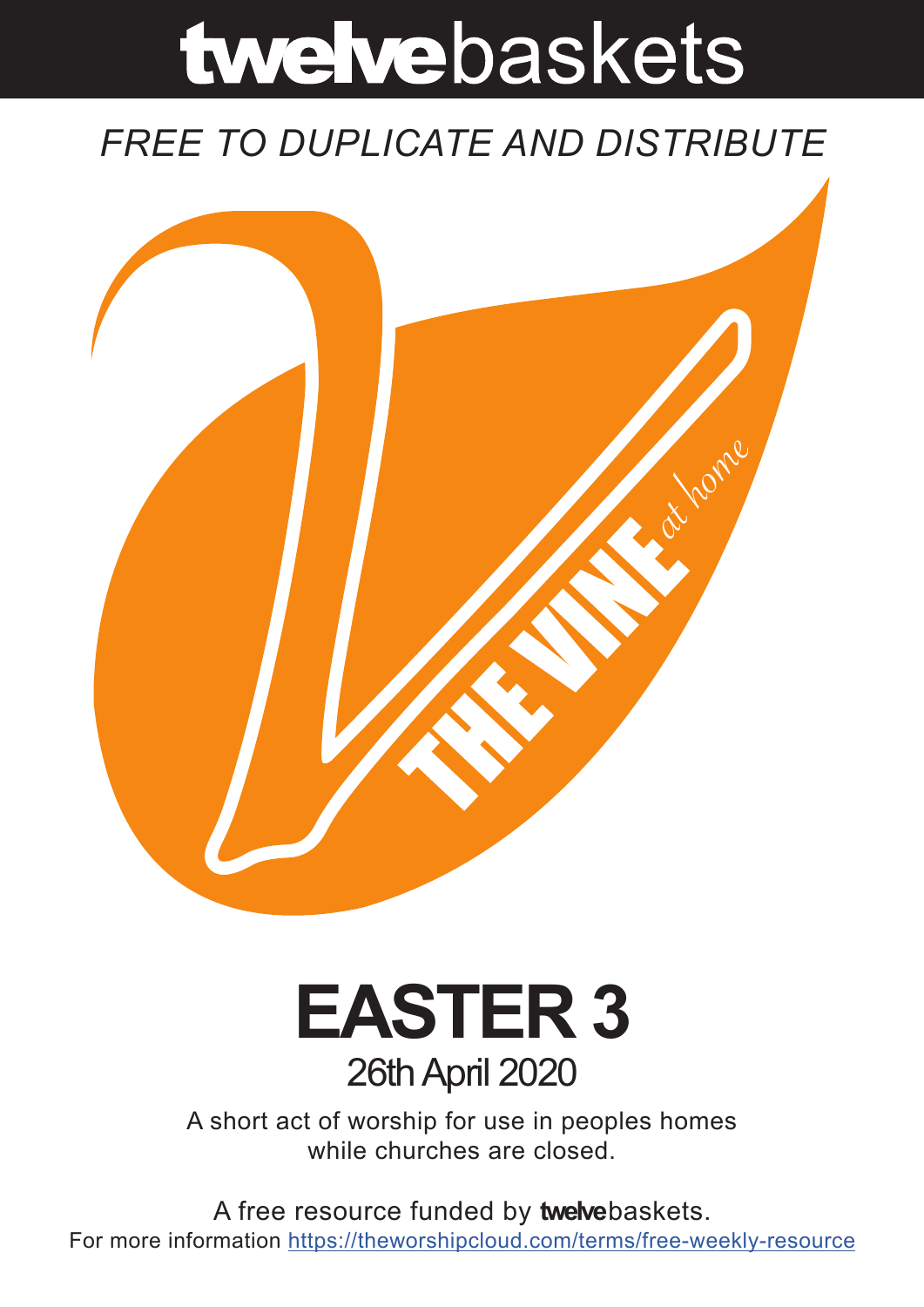#### **Prayer**

I am here, Lord. I am here to worship you, I am here to pray. I am here to sing your praises and to weep with you. I am here, Lord. Uncertain, living with lockdown and afraid, But I am here.

<span id="page-1-1"></span>Come Lord Jesus, Amen<sup>[1](#page-1-0)</sup>

#### **Hymn**

548 STF – Blessed assurance, Jesus is mine - [YouTube](https://www.youtube.com/watch?v=K5a0wBF4ok0)

Blessed assurance, Jesus is mine; Oh, what a foretaste of glory divine! Heir of salvation, purchase of God, Born of His Spirit, washed in His blood.

*This is my story, this is my song, Praising my Saviour all the day long. This is my story, this is my song, Praising my Saviour all the day long.* 

Perfect submission, perfect delight, Visions of rapture now burst on my sight; Angels descending, bring from above Echoes of mercy, whispers of love.

*This is my story, this is my song, Praising my Saviour all the day long. This is my story, this is my song, Praising my Saviour all the day long.* 

Perfect submission, all is at rest, I in my Saviour am happy and blest; Watching and waiting, looking above, Filled with His goodness, lost in His love.

*This is my story, this is my song, Praising my Saviour all the day long. This is my story, this is my song, Praising my Saviour all the day long.* 

<span id="page-1-0"></span> $1$  Opening prayers by Tim Baker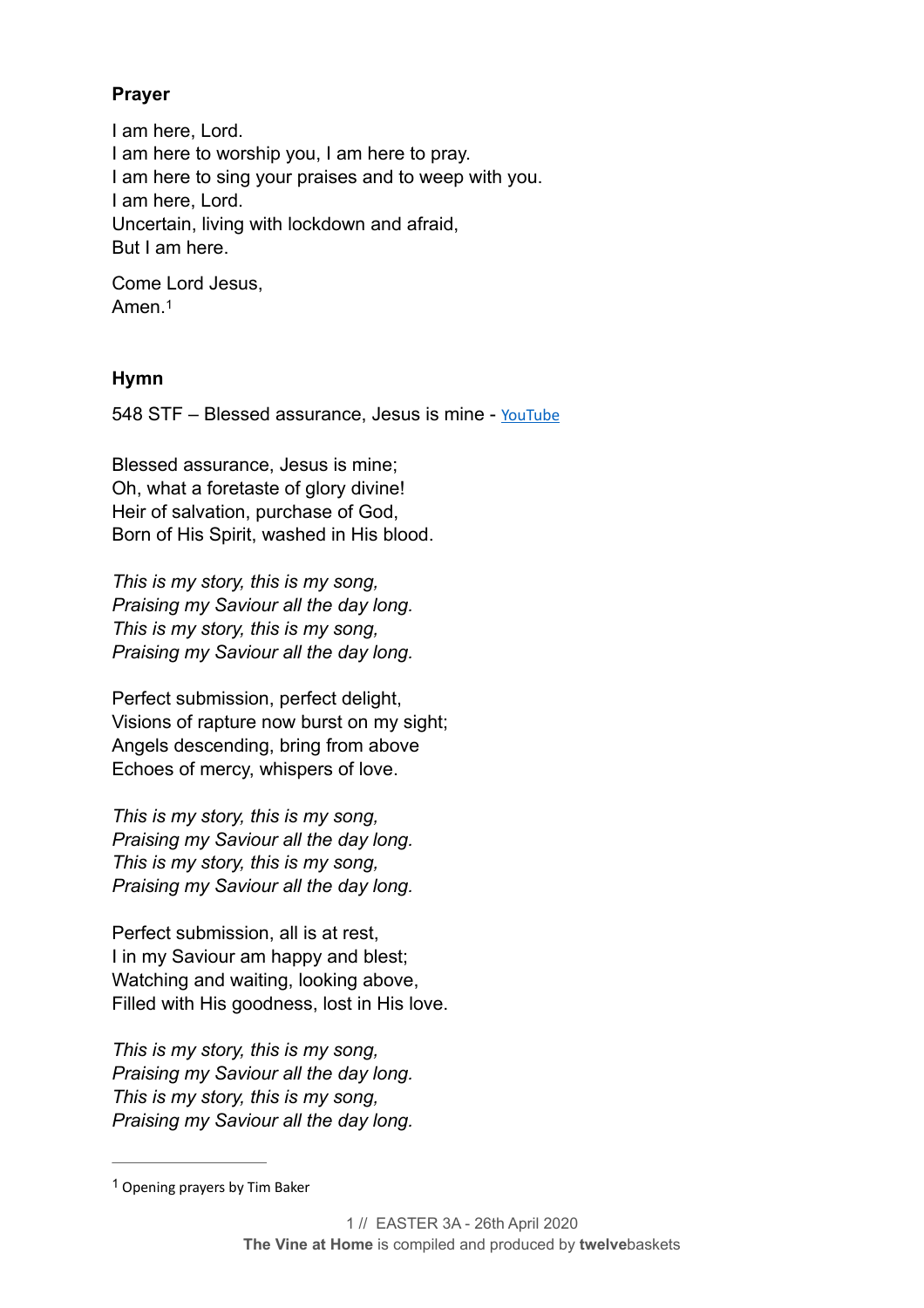#### **Prayers**

Here we are Lord, present to you, in the midst of confusing news stories and national lockdown.

We are here, amongst fear and doubt, amongst busy key-workers and worried furloughed-workers.

We are here, amongst quiet streets and busy hospitals.

We are here, not sure what the future will hold, waiting for the next announcement, praying for the wider world where coronavirus will be far more damaging than it might be here.

Amongst all this uncertainty, we turn to you, Lord God, for that blessed assurance.

Come to us; abide with us, risen and holy God.

<span id="page-2-1"></span>Amen.*[2](#page-2-0)*

#### **We say the Lord's Prayer**

**Readings:** 1 Peter 1:17-23 - [Click for Reading](https://www.biblegateway.com/passage/?search=1+Peter+1:17-23&version=NIV)

Luke 24:13-35 - [Click for Reading](https://www.biblegateway.com/passage/?search=Luke+24:13-35&version=NIV)

#### **Reflections on the readings**

Today's gospel reading, the story of Cleopas and his companion on the Emmaus Road, is one of encounter.

The two disciples, fleeing all that was agonising and painful about the events in Jerusalem, including Jesus' death…they meet a stranger on the road. A stranger who seems oblivious to what has gone on, but seems incredibly well-versed in the scriptures and to have a particularly interesting (and possibly quite radical?) take on how they can be interpreted. He talks to them all the way to the house, and is eventually invited in as a guest.

It is only then, as they break bread together, that the recognition dawns.

This is the Christ.

Jesus, somehow, miraculously, back from the dead.

And as they grasp this truth, he is gone…

Wow – it's quite a story! We go on this roller-coaster of emotions. The premise of the story – meeting someone on the road and inviting them back to your house – is not something we can do at the moment, in the midst of the Coronavirus lockdown. However, the story has lots of encouragement for us as we reflect on what it means to be disciples of Jesus in this strangest of all Easter seasons…

<span id="page-2-0"></span>Prayers by Tim Baker *[2](#page-2-1)*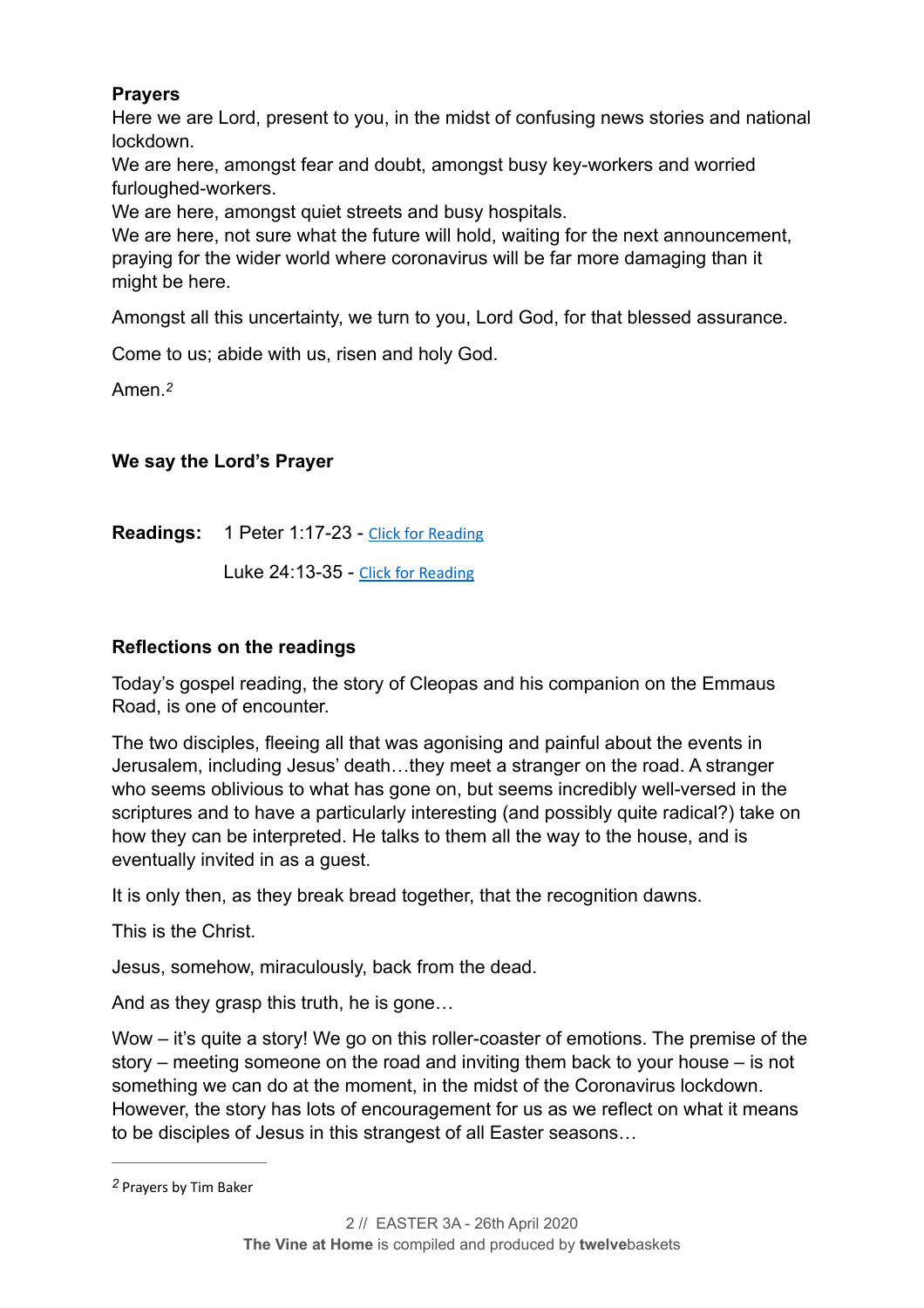Firstly, in verse 21, where Cleopas reflects on the sadness of Jesus' death – 'we had hoped that he was the one'.

We had hoped.

That seems like a powerful phrase to summarise how lockdown and the affects of Coronavirus have affected many of us.

Perhaps we have already lost loved ones to the virus, and 'had hoped' for so much more – for longer with them, to be able to be with them at the end, to be able to attend their funeral and throw a party at the end. We are dealing with the grief of 'we had hoped'.

Perhaps we had made plans for April, or May, or for the summer, which have now been thrown into jeopardy by the virus. We were looking forward to an exciting moment or holiday, we were planning to see family and friends, we were attending events or festivals or gatherings that are usually a key part of our yearly rhythms. We had hoped for so much more.

Perhaps we have found the change to our rhythms and patterns deeply disturbing and are struggling to balance the new demands on our time and energy. We had hoped for so much more.

We know the pain of the grieving disciples as they walk the weary road.

And yet, Jesus comes into their midst.

This is the great joy of the resurrection stories in the gospels – they all point us towards being a people of hope. We cannot always be happy, we cannot always rejoice, we may need to grieve…but we do not grieve as a people without hope.

Rather, we look for the encounter with Jesus, even in the midst of pain and anguish. Even amongst broken dreams and lost hopes, we look for the stranger who joins us on the road of life's journey.

He is there, beside us. Telling stories, breaking bread, sharing love and grace.

These dark and difficult times are the hardest ones in which to recognise the stranger. I often wonder if Cleopas and his companion even looked up to see Jesus whilst they were on the road with him. Perhaps they walked with the weight of grief, looking down, perhaps with their hoods up over their heads, not even looking at this man who walked with them.

Wherever you are today, on your journey. However you feel about the 'hopes' you have lost, Jesus wants to come and sit and eat with you.

<span id="page-3-1"></span>Will you make him welcome?<sup>[3](#page-3-0)</sup>

<span id="page-3-0"></span> $3$  Reflection written by Tim Baker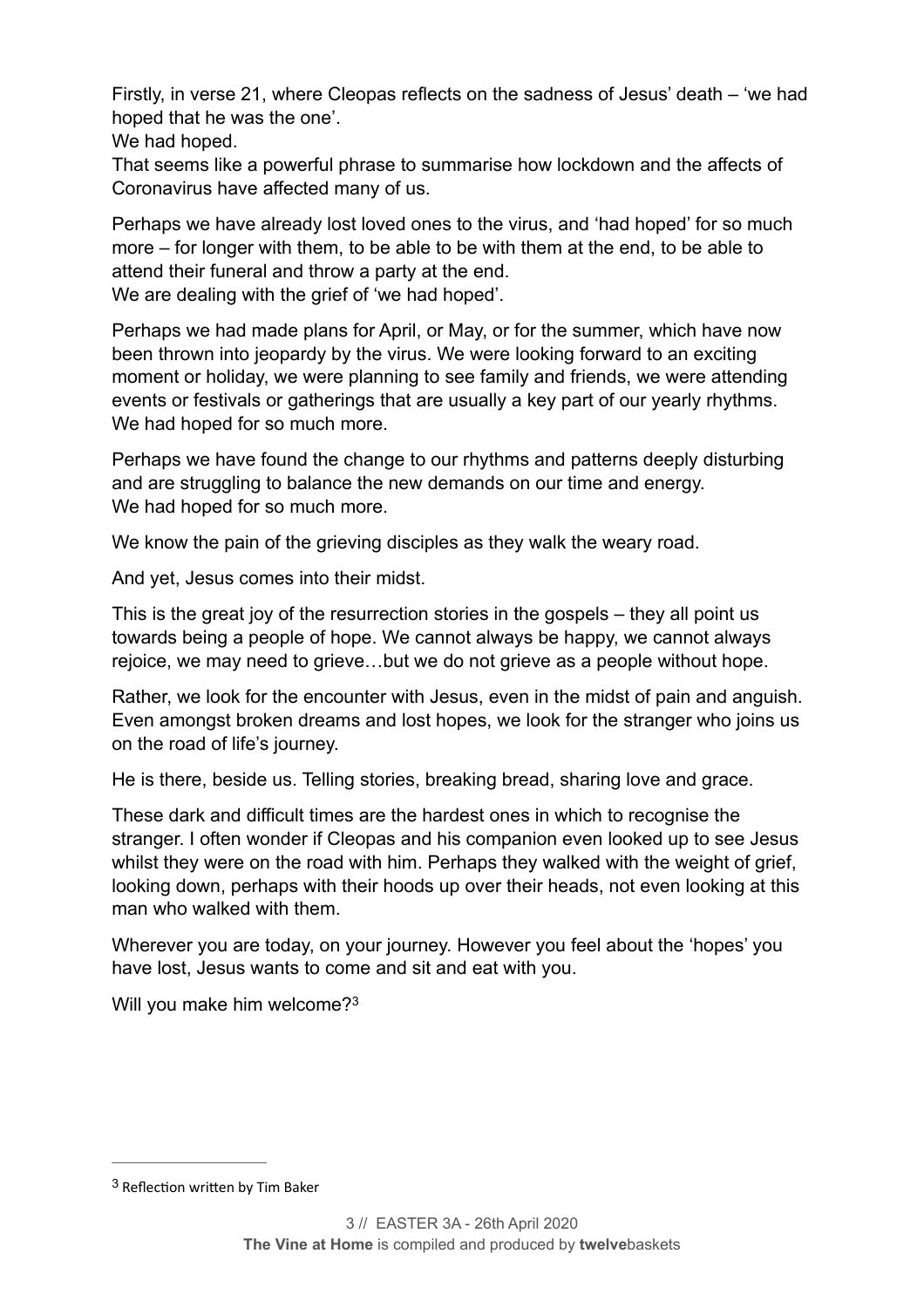#### **Prayers of intercession**

As we gather here in worship we gather before the ultimate creator and in this moment of quiet we reflect on our world. *[Pause]* 

As we wonder at your creation we cannot help but see that through our actions and inactions, our desires and our greed we have caused our world to hurt, for that God, we are sorry.

We give thanks to you Lord, for you are good, your love endures forever.

Forgive us for the times this week where we have not thought the things you would have us think, have not said the words you would have us say and have not acted in the way you would have us act. In our moments of humanity where we have fallen short we ask for your mercy.

Help us to see the world the way you see it, to recognise your creative, loving hand amidst all the uncertainty, pain and grief and help us to walk this Earth in a way that shines your light in to the lives of all who we meet.

We give thanks to you Lord, for you are good, your love endures forever.

<span id="page-4-1"></span>Amen.[4](#page-4-0)

#### **Hymn:**

545 STF - Be Thou My Vision - [YouTube](https://www.youtube.com/watch?v=34rc2WHKZ28&feature=youtu.be)

Be thou my vision, O Lord of my heart; Be all else, but naught to me, save that thou art Be thou my best thought in the day and by night; Both waking and sleeping, thy presence my light.

Be thou my wisdom, be thou my true word; Be thou ever with me, and i with thee, Lord. Be thou my great Father; thy child let me be, Be thou in me dwelling, and I one with thee.

Be thou my breastplate, my sword for the fight; Be thou my whole armour, be thou my true might; Be thou my soul's shelter, be thou my strong tower, O raise thou me heavenward, great power of my power.

Riches I heed not, nor earth's empty praise:

Be thou mine inheritance now and always:

Be thou and thou only the first in my heart:

O sovereign of heaven my treasure thou art.

<span id="page-4-0"></span><sup>&</sup>lt;sup>[4](#page-4-1)</sup> Prayers of intercession adapted from those written by Lauren Brabbs